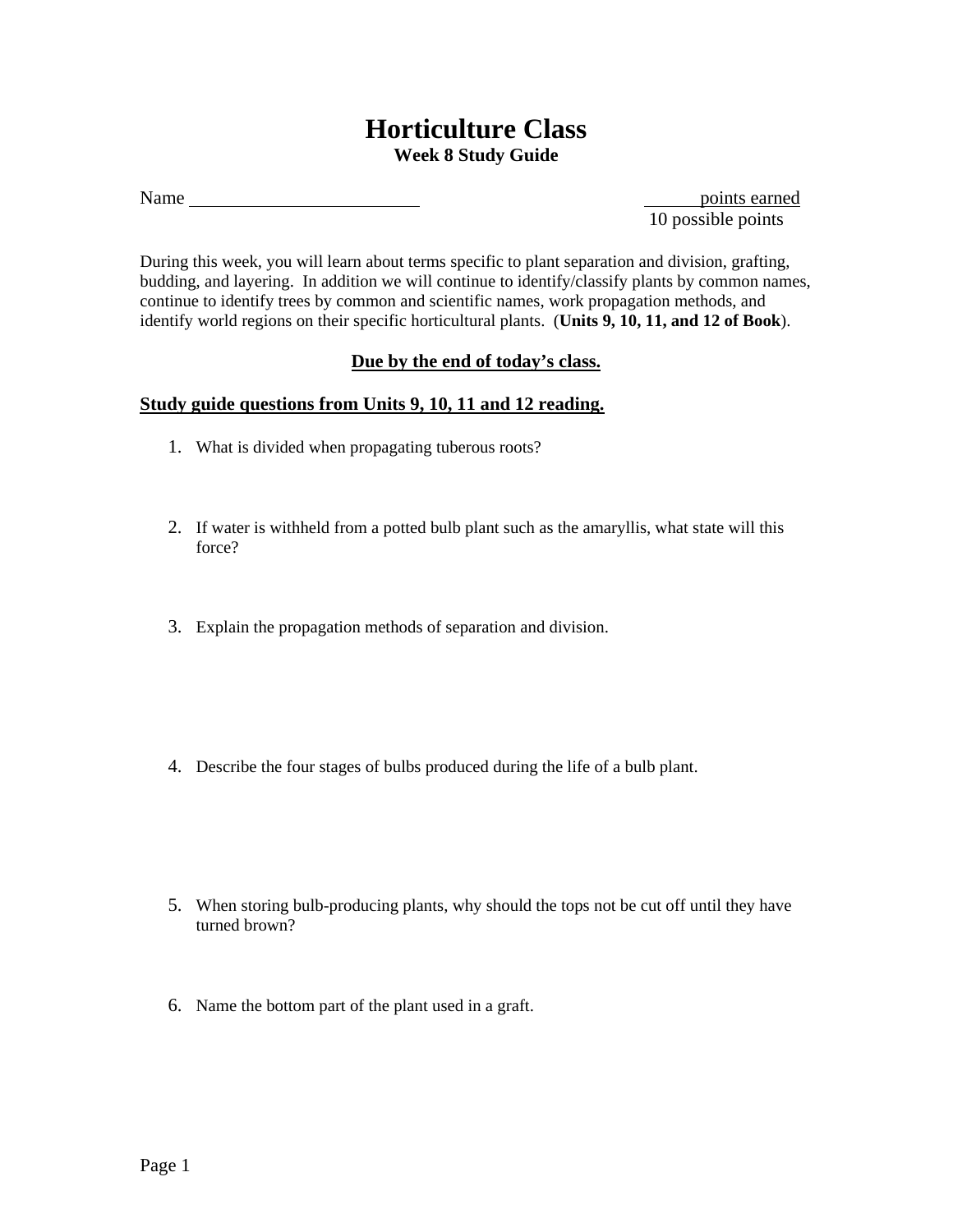7. List the five requirements for successful grafting.

- 8. Name two waterproofing materials for grafting.
- 9. Which two surfaces should be matched when grafting?
- 10. In which type of grafting is a wedge placed in the center of the stem so a piece of scion wood can be placed into the stem?
- 11. Explain grafting.

12. Name two reasons why grafting might be done to modify an existing plant, rather than to propagate new plants.